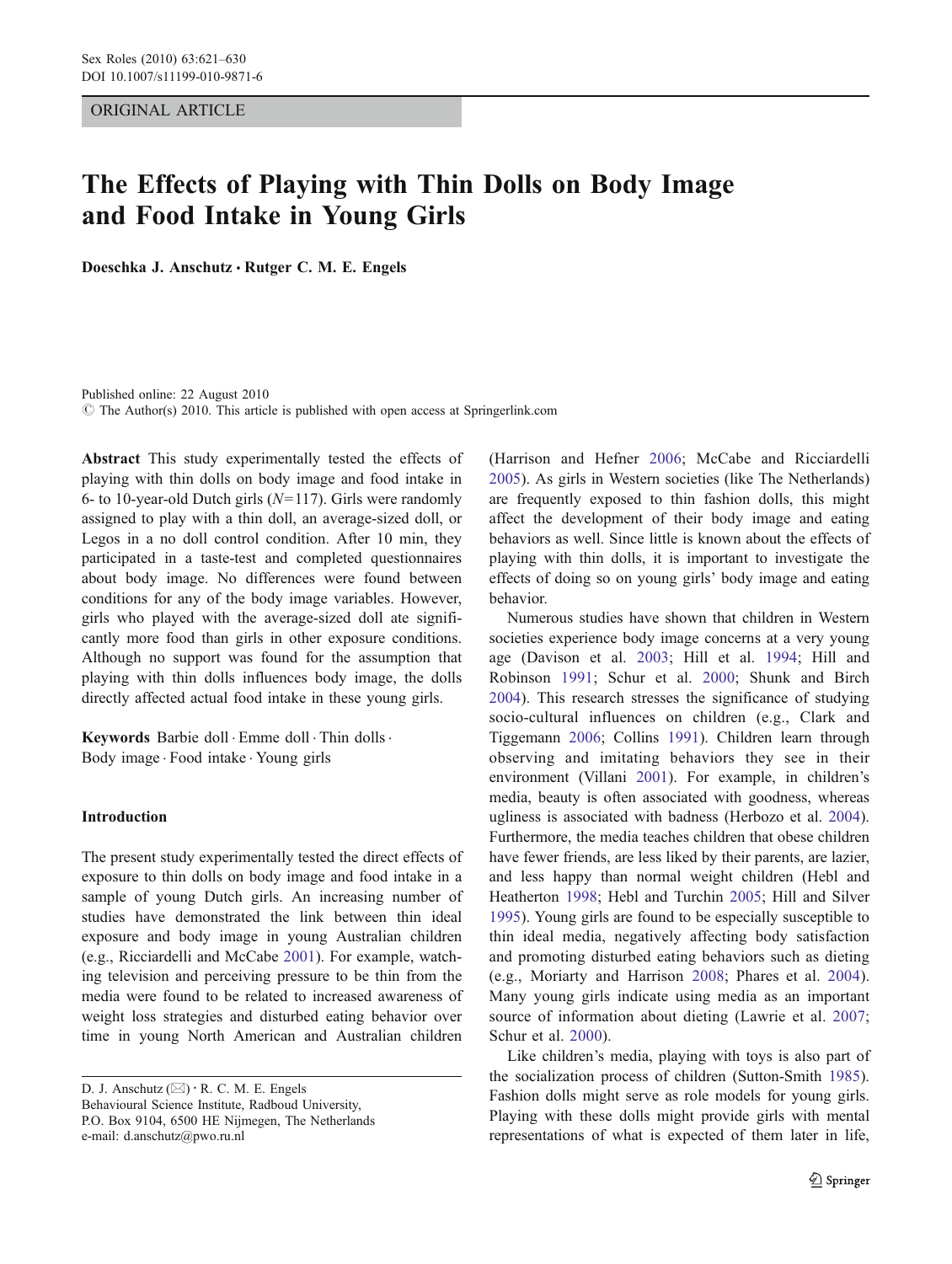<span id="page-1-0"></span>with respect to their social skills as well as their body appearance. The most famous fashion doll in the world is probably Mattel's Barbie. In Western societies, almost all girls own one or more Barbie dolls (Rogers [1999](#page-9-0)). Particularly famous aspects of Barbie are her body shape and proportions that have been criticized for being extremely unrealistic (e.g., Brownell and Napolitano [1995](#page-8-0); Pedersen and Markee [1991\)](#page-9-0). Norton et al. ([1996\)](#page-9-0) showed that the probability for such a body shape is less than 1 in 100,000 women. Since many young girls are exposed to this unrealistic thin ideal by playing with Barbie dolls, this might affect how they look at themselves.

Although there has been discussion about the extremely thin body of Barbie, only one experimental study actually tested the effects of exposure to images of Barbie on body image in a sample of young girls' from the United Kingdom (Dittmar et al. [2006\)](#page-8-0). In that study, 5- to 8-yearold girls were exposed to images of Barbie or to images of Emme (developed by Tonner); a doll with more realistic body proportions that was endorsed by the American Dietetic Association as a healthy role model for young girls. They found that girls between the ages of 5.5 to 7.5 years old had lower body esteem scores and a greater discrepancy between actual and ideal body sizes or actual and adult body sizes (relative difference between the actual body size of the girl and her desired adult body size) if they were exposed to images of a Barbie, whereas exposure to images of the Emme doll had no effects on these variables. However, children between the ages of 7.5 and 8.5 experienced greater actual and adult body discrepancies if exposed to images of Emme, whereas no effects were found for exposure to images of Barbie in this age group. Dittmar et al. [\(2006\)](#page-8-0) reasoned that the age difference they found can be explained by the fact that the girls under the age of 7.5 are still developing a self-concept and therefore use Barbie actively as a reference norm, whereas girls older than 7.5 years have already internalized the thin ideal as a cognitive self-concept structure (see also Vygotsky [1991](#page-9-0)).

In the present study, we aimed at replicating and extending the study by Dittmar et al. ([2006\)](#page-8-0) by testing the effects of actually playing with thin dolls vs. playing with an average sized doll. Dittmar et al. [\(2006](#page-8-0)) found lower body esteem and higher body dissatisfaction in girls after exposure to images of the Barbie doll as compared to images of the Emme doll and the control condition. No differences between the Emme doll and the control condition were found on these variables. Dittmar et al. [\(2006](#page-8-0)) used pictures of the dolls as stimulus material in their experiment. It is possible that actually playing with the doll would have more profound effects since the body proportions of the doll become even more salient when they actually handle it. In addition, because the Emme doll does differ from the Barbie doll not only in body size but also

literally in height and weight (see Fig. 1), a larger but equally slim doll (Tyler) as Barbie was included in the present study to control for the possible confounding effect of the smaller size of the Barbie doll. In addition, following Dittmar et al. [\(2006](#page-8-0)), a neutral condition was included to serve as a baseline condition for girls' body image which involved playing with Legos instead of a doll. Similar to Dittmar et al. ([2006\)](#page-8-0), age differences were tested in the present study. Since we know that negative body image and dissatisfaction are associated with unhealthy eating behaviors such as dieting and bulimic eating behaviors (e.g., Stice [2001](#page-9-0)), it is essential to test whether playing with these different-sized dolls has a direct impact on eating behavior. Therefore, we included food intake as a dependent measure in the present study.

To summarize, girls were randomly assigned to play with a thin doll, average-sized doll, or no doll (Legos) for 10 min, and then took part in a taste test as a measure of actual food intake. The following hypotheses were tested:

- H1: We expect that girls who played with thin dolls would report lower body esteem compared to girls who played with the average-size doll or girls in the control condition, and that this effect would be moderated by age such that younger girls would report lower body esteem than older girls. We did not expect the average size doll condition to differ from the control condition on body esteem.
- H2: We expect that girls who played with thin dolls would report a larger actual-ideal body size discrepancy compared to girls who played with the average-size



Fig. 1 Dolls (Emme, Tyler, and Barbie respectively)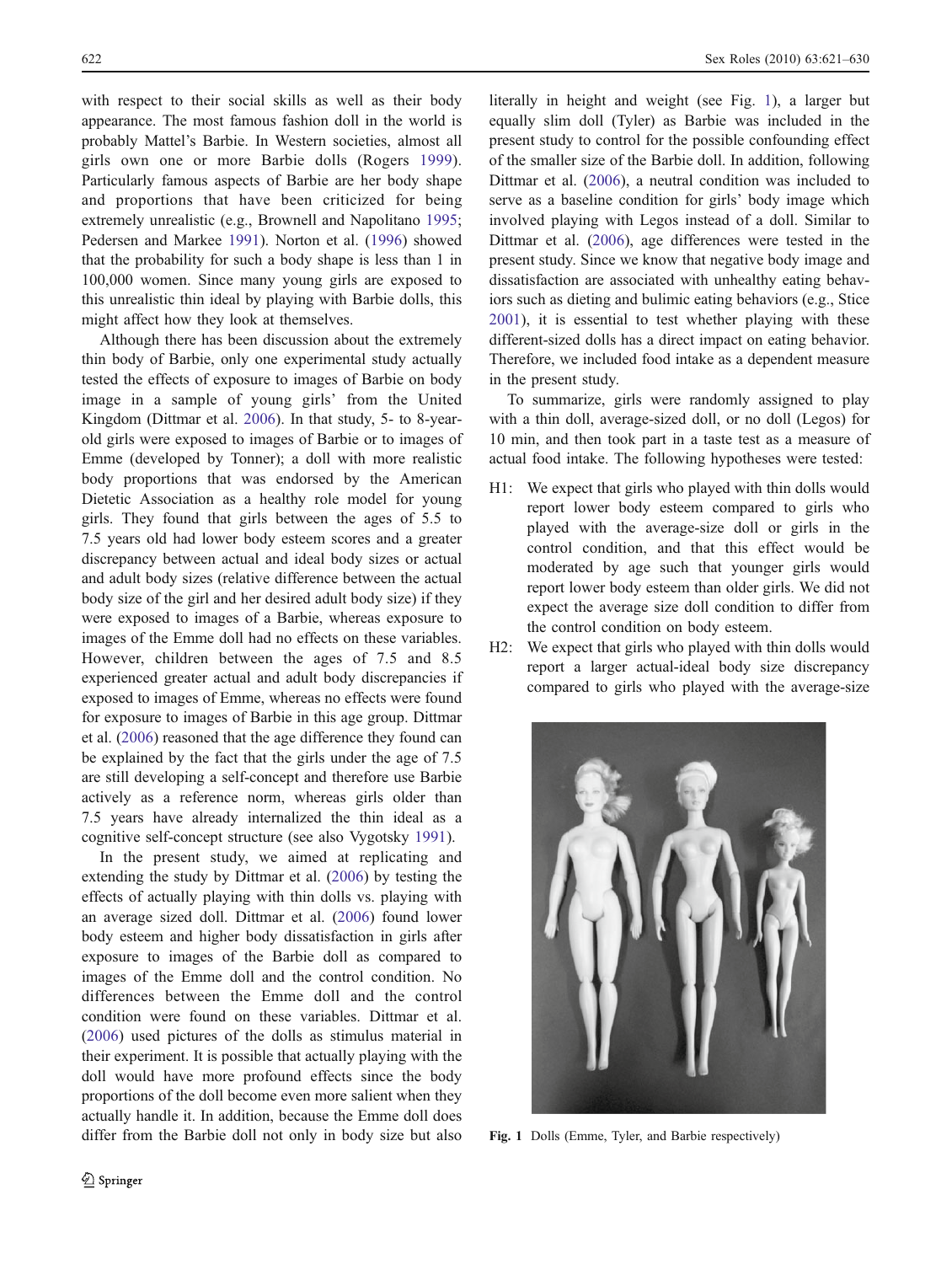doll or girls in the control condition, and that this effect would be moderated by age such that younger girls would report a larger actual-ideal body size discrepancy than older girls. We did not expect the average size doll condition to differ from the control condition on actual-ideal body size discrepancy.

H3: We expect that girls who played with thin dolls would eat less food compared to girls who played with the average-size doll or girls in the control condition, and that this effect would be moderated by age such that younger girls would eat less food than older girls. We did not expect the average size doll condition to differ from the control condition on food intake.

## Method

## Participants

The sample consisted of 117 girls (grades 1 to 4) from seven primary schools in the southeast of The Netherlands. Most girls were native Dutch citizens  $(N=111)$ . Six girls were born in different countries (Belgium, China, Ireland, Indonesia, Syria and Thailand). Exclusion of these girls did not alter the results, so it was decided to include them in the analyses. The mean age of the sample was 8.04 (SD=1.32). Mean age across conditions did not significantly differ,  $F(2,116)=1.81$ ,  $p=.17$ , cohen's  $f=.18$ : thin dolls (N=57;  $M=8.07$ , SD=1.35), average-sized dolls ( $N=33$ ; M=7.73, SD=1.13), and no doll ( $N=27$ ; M=8.37, SD=1.45). The mean body mass index (BMI) of the girls was 17.28 (SD= 2.70). Mean BMI across conditions did not differ significantly,  $F(2,116)=.13$ ,  $p=.88$ , cohen's  $f=.05$ : thin dolls  $(N=57;$  $M=17.17$ , SD=2.82), average-sized dolls ( $N=33$ ; M=17.48, SD=2.54), and no doll (N=27; M=17.25, SD=2.72).

#### Materials and Measures

## Dolls

In one condition the girls played with a Barbie (Mattel®). In a second condition girls played with an Emme doll that was especially made with a realistic body size, based on the full-figured American fashion model Emme. Barbie's body represents a U.S. dress size 2, whereas Emme represents a U.S. dress size 16 (Dittmar et al. [2006\)](#page-8-0). The problem with comparing the Barbie to the Emme doll is that the Emme doll is not only larger in body size, the doll itself is also taller than Barbie. To control for differences in the height of the dolls, we included a third condition with another doll also developed by Tonner (from Tonner's Tyler Wentworth Collection) that is comparable in height to Emme, but also very slim like Barbie, which we refer to as the Tyler doll. Figure [1](#page-1-0) depicts images of the three dolls used in this study.

#### Body Size of the Doll

To check whether the girls actually noticed the different body sizes of the dolls, they were asked to indicate the body figure of the doll. We presented the girls with nine female body silhouette drawings ranging from very thin to very large (Stunkard et al. [1983\)](#page-9-0) and asked the girls to indicate which picture looked most like the doll they just played with. Further, the girls were presented with a Visual Analogue Scale (VAS), which comprises a line of 140 mm on which they were asked to indicate to what extent they considered the doll they just played with as thin.

#### Dependent Variables

#### Body Esteem

To be able to compare our results with the results of Dittmar et al. [\(2006\)](#page-8-0) we used the same measure to investigate body esteem. Their final scale consisted of 6 items measuring perceived appearance by others (e.g., 'Children my own age like my looks'), weight perception (e.g., 'My weight makes me happy') and non-specific body esteem (e.g., 'I am proud of my body'). Like Dittmar et al. [\(2006](#page-8-0)), we used a response format with pictures of smiley's in which the girls had three response options; 'no', 'in between', and 'yes'. They were scored with a '0', '1' or '2', respectively. Facial pictures were used to illustrate the response options. The items were summed and divided by 6 to create a body esteem score for each girl. All statements were positively worded, so a higher score on this measure indicates greater body esteem. Cronbach's alpha in our sample was .64.

#### Actual-Ideal Body Size Discrepancy

To measure the actual-ideal body size discrepancy the Children Figure Rating Scale was used (see Tiggemann and Wilson-Barrett [1996](#page-9-0)). A series of nine drawings of girls' body figures, ranging from very thin to very fat, were presented. The girls were asked to indicate which drawing looked most similar to their own current body shape, and which one would be their ideal body shape. The difference between the reported current body shape and the ideal body shape was used as a measure of body dissatisfaction. A positive score indicated a discrepancy between the current and the ideal body shape; this meant that the girl wanted to be thinner than she actually reported to be. Scoring a zero indicated that there was no difference between the current and the ideal body shape, which meant that the girl was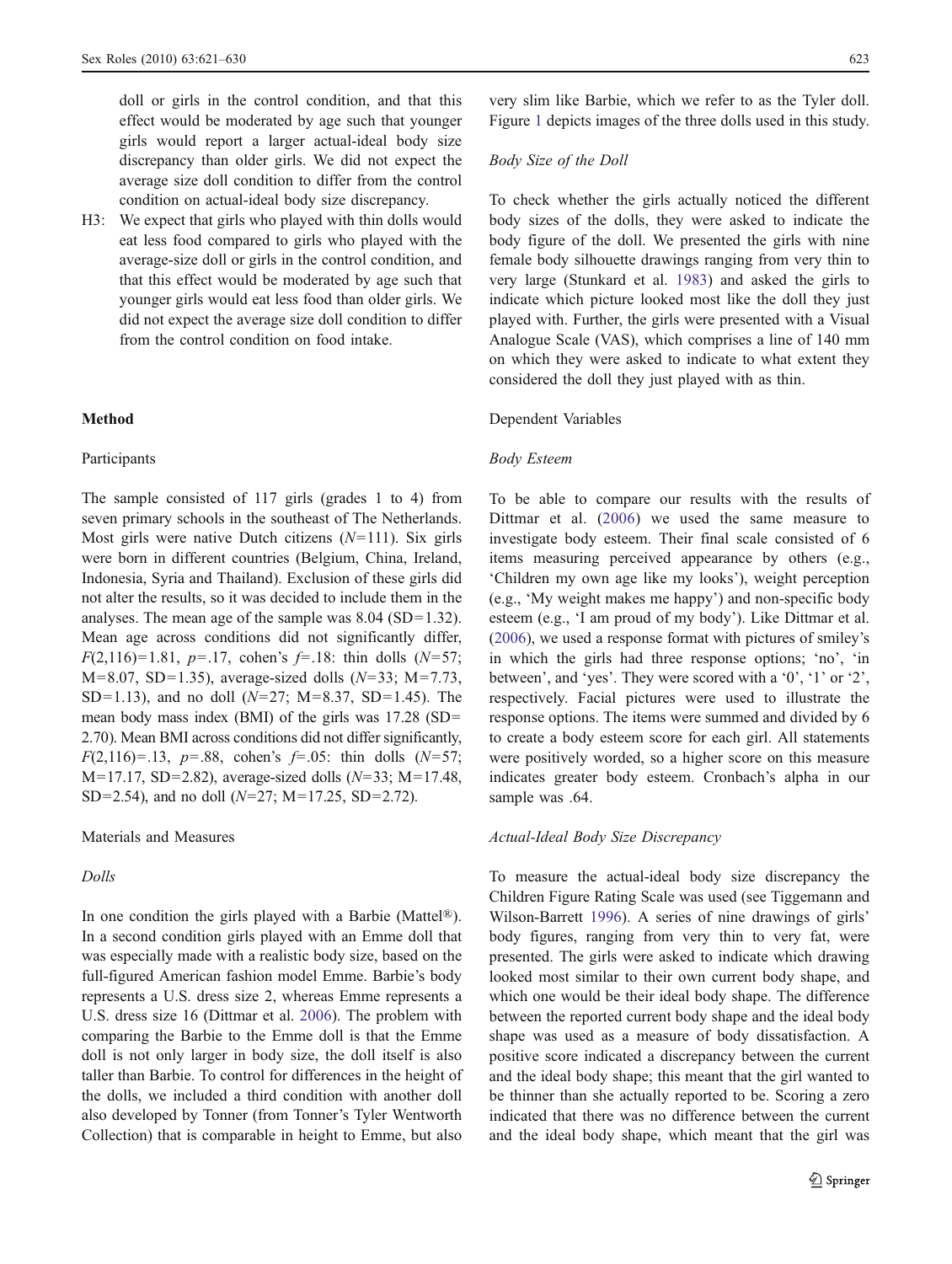satisfied with her body shape. A negative score indicated that the girl wanted to be larger than she actually reported to be. The use of the Figure Rating Scale has proven valid for use in young children (Gardner et al. [1997](#page-8-0)) and has good test-retest reliability (e.g., Veron-Guidry and Williamson [1996;](#page-9-0) Wood et al. [1996](#page-9-0)).

## Food Intake

During the taste test the girls could freely eat from three bowls filled with chocolate-coated peanuts. The amount of test food the girls ate during the taste test was measured with a professional scale (Kern 440) and the total amount of test food eaten (in grams) represented their food intake.

## Covariates

## BMI

BMI (weight  $(kg)/height<sup>2</sup>$  (m)) was calculated based on measured height and weight. Weight was measured in light clothing and without shoes to the nearest .1 kg. Height was measured according to standard procedures (without shoes), to the nearest .5 cm.

#### Satiety

Food intake may depend on level of satiety. We aimed to control for individual differences in state of caloric deprivation, so we asked the girls to indicate on a VAS (140 mm) to what extent they felt hungry just before they participated in the experiment (ranging from 'not at all hungry!' to 'very hungry!'). To avoid demand characteristics we assessed the satiety level of the girls after the experimental manipulation (see also Anschutz et al. [2008](#page-8-0); Anschutz et al. [2009\)](#page-8-0).

## Liking of Testfood

We controlled for liking of chocolate-coated peanuts by presenting the girls with a VAS (140 mm) to measure the extent to which they liked the test food (ranging from 'I totally do not like it' to 'I totally like it').

## Moderating Variables (Additional Analyses)

## Owning a Barbie

We investigated whether the girls in our sample owned a Barbie at home by asking them the question whether they owned a Barbie or not. They could indicate whether

'yes' or 'no' they owned a Barbie (or more than one) at home.

## Time Spent Playing with Barbie

To get an approximate indication of how much time the girls normally spent playing with Barbie, we asked them the following question: 'How often do you play with Barbie?' Response options were 'never' 'sometimes' or 'every day' (values '0', '1', and '2' respectively).

## Enjoyment of the Experiment

We investigated the level of enjoyment of participating in the experiment by presenting the girls with a VAS (140 mm) to measure the extent to which they liked playing in the experimental session (ranging from 'I did not like it at all!' to 'I liked it very much!').

## Procedure

We obtained approval for the current study from the ethical committee of the faculty of social sciences, Radboud University. After gaining consent from the schools to participate, the parents of the children received a letter in which they were fully informed about the purpose of the study and were asked whether they would allow their child to participate or not (active informed consent). Girls who were allergic to the test food (i.e., chocolate coated peanuts) were excluded from participation.

All girls were tested in a separate room at their schools during regular school hours for approximately 30 min per session. There were four conditions within a randomized experimental design: Barbie doll, Emme doll, Tyler doll, and Control. During the first 10 min of the session, the girls played with the dolls or LEGO®. When playing with one of the dolls, the girls were instructed to dress the doll for a party and a working day. They started by playing with a naked doll to make sure they had seen the body of the doll. The setting in which they played was a dressing room for dolls, with all kinds of dolls clothes and accessories the girls could use. Girls in the control condition were asked to build a house with the LEGO®. The experimenter was sitting next to the girls and tried to make the girls feel comfortable if needed, but did not interfere with the play. After approximately 10 min of playing, the girls filled out questionnaires concerning their body esteem and body shape satisfaction. Then, the experimenter presented the girls with three pre-weighed bowls of chocolate-coated peanuts with one colour in each bowl. The girls were told that they had to evaluate the chocolate-coated peanuts in order to decide which colour tasted best. They were told that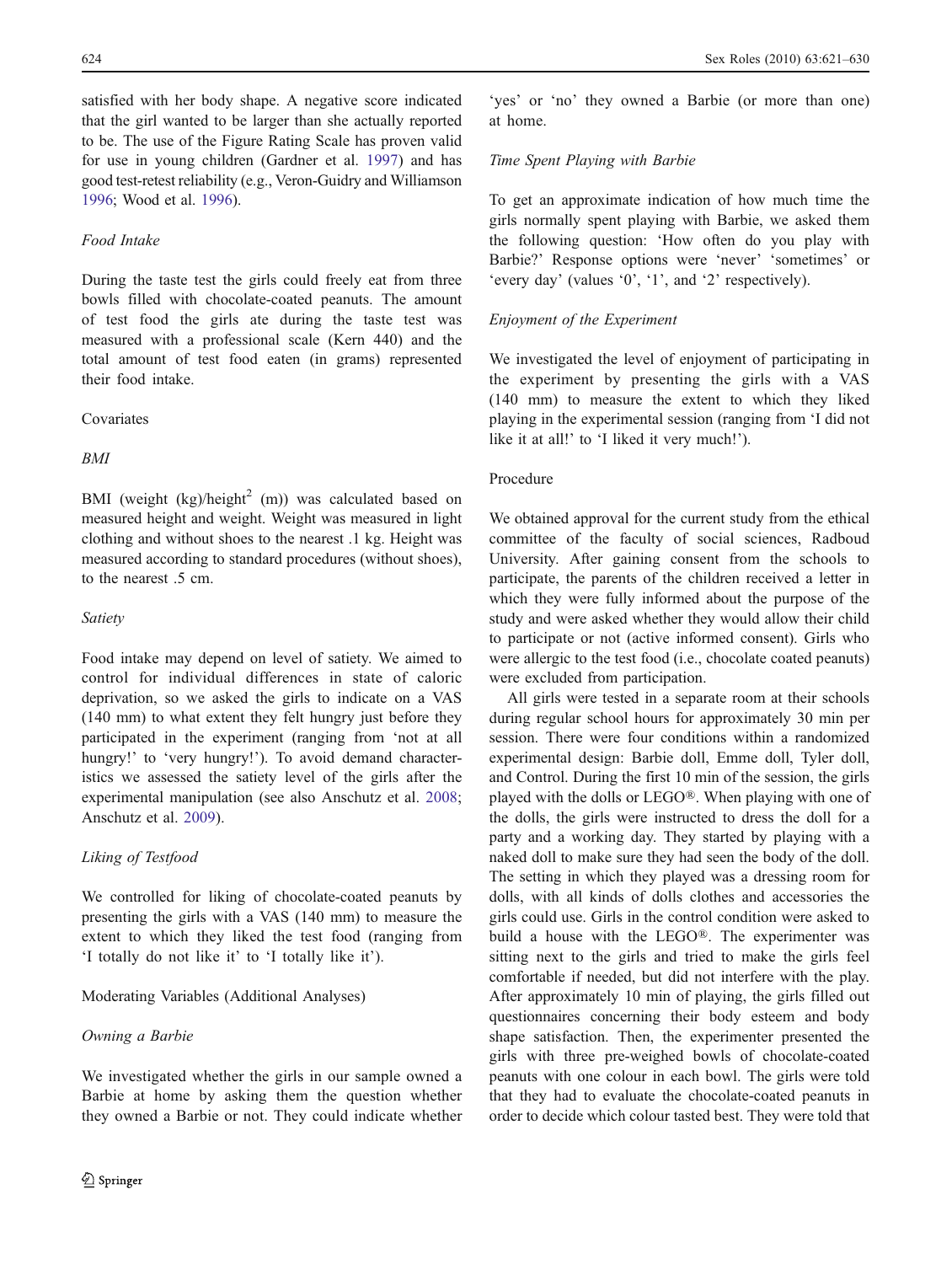the experimenter would leave them alone for several minutes and they could eat whatever they liked from the test food to determine which colour tasted best. Then the experimenter left the room and returned after 8 min. Subsequently, girls had to fill out the other questionnaires of interest. These questionnaires comprised measures of our dependent variables (body esteem and actual-ideal body size discrepancy), manipulation check (body size of the dolls), possible covariates (satiety, liking of the test food), and moderating variables (owning a Barbie, time spent playing with Barbie, enjoyment of the experiment). Finally, to calculate BMI, their height and weight was measured. All girls were asked not to talk about the experiment with their classmates. After data collection and analyses were finished, all participating schools were informed about the results of the study.

#### Preliminary Analyses

A MANCOVA was conducted to check whether there were any differences between the effects of exposure to the two thin dolls (Barbie vs. Tyler) on body esteem, actualideal body size discrepancy or food intake (controlling for BMI). Results of this MANCOVA revealed no significant difference between the two conditions on body esteem,  $F(1, 52)=.33$ ,  $p=.57$ , cohen's  $f=.08$ , actual-ideal body size discrepancy,  $F(1, 52)=0.90$ ,  $p=.35$ , cohen's  $f=.13$ , or food intake,  $F(1, 52)=1.19$ ,  $p=.28$ , cohen's  $f=.15$ . In addition, no significant interactions between condition and age group were found for body esteem,  $F(1, 52)=0.04$ ,  $p=.85$ , cohen's  $f=.03$ , actual-ideal discrepancy,  $F(1, 52)=.80$ ,  $p=.38$ , cohen's  $f=$  12, or food intake,  $F(1, 52)=$  63,  $p=$  43, cohen's  $f=11$ . Since the Barbie and Tyler conditions are conceptually equal (both conditions constitute thin doll exposure) and no specific differences were expected between these conditions, it was decided to combine both conditions into one thin doll exposure condition for the main analyses because no differences are found.

In the "Results" section, a series of ANCOVAs are presented that tested main and interaction effects of condition and age on body esteem, actual-ideal body discrepancy, and food intake. Following Dittmar et al. [\(2006](#page-8-0)), age was categorized into two groups; girls under 7.5 years of age  $(N=42)$  and girls over 7.5 years of age  $(N=75)$ . BMI was included as a covariate in all analyses, because BMI and body dissatisfaction (e.g., Yates et al. [2004\)](#page-9-0) as well as BMI and food intake (e.g., MacDiarmid et al. [1998\)](#page-9-0) have been found to be related. Satiety  $(r=10, 10)$  $p=0.28$ ) and liking of the test food ( $r=0.15$ ,  $p=0.12$ ) were not significantly associated with food intake, and were therefore not included as covariates in the analyses regarding food intake. First, manipulation checks were conducted to examine the perceived body size of the dolls. Further, three 3 (condition; thin dolls, average size doll, no-doll control)× 2 (age group; under and over 7.5) ANCOVA's were conducted to test the effects on body esteem, actual-ideal body size discrepancy and food intake of the girls (H1, H2, and H3), controlling for BMI.

Cohen's d was reported to indicate the effect size of the main effects of age group. We used Cohen's  $f$  instead of Cohen's d to indicate the effect size of the main effects of condition, since we had more than two conditions in our design (see Cohen [1988\)](#page-8-0). To indicate effect sizes of comparisons between two conditions, we used Hedges g instead of Cohen's d, since we had unequal numbers of participants and unequal variances over conditions (Hedges and Olkin [1985](#page-9-0)). Cohen's d's of .20, .50, and .80 represent small, medium and large effect sizes, respectively. Effect sizes (Cohen's  $f$  and Hedges  $g$ ) of .10, .25, and .40 are considered small, medium and large, respectively.

#### Results

#### Manipulation Check

There were significant differences found between the girl's perceptions of the doll's body size between conditions on both the body figure rating of the doll,  $F(2, 89)=53.21$ ,  $p$ <.001, and the VAS slimness, F(2, 89)=18.30,  $p$ <.001, with large effect sizes (Cohen's  $f$ ) of 1.08 and .62 respectively. Post-hoc comparisons with Bonferroni corrections for multiple testing revealed that our manipulation was successful as the girls rated Barbie as being significantly slimmer than the average sized Emme doll on both the figure rating scale ( $p$ <.001; Hedges  $g$ >2) and the VAS slimness ( $p$ <.001; Hedges  $g$ =1.7). The slim Tyler doll was rated to be significantly slimmer than the Emme doll on both the figure rating scale ( $p$ <.001; Hedges  $g > 2$ ), and the VAS slimness  $(p=.001;$  Hedges g of .6). No significant differences were found between Barbie and the Tyler doll on both the figure rating scale and the VAS slimness, which indicates that the conditions could be combined into a single thin doll condition for analysis.

#### Descriptives

Table [1](#page-5-0) shows the means and SDs of all variables, split by condition. Liking of the test food was in general quite high. A MANOVA revealed no significant differences between conditions on satiety,  $F(3,112)=2.09$ ,  $p=.11$ , cohen's  $f=.24$ , liking of test food,  $F(3,112)=2.46$ ,  $p=.07$ , cohen's  $f=.26$ , age,  $F(3,112)=1.27$ ,  $p=.29$ , cohen's  $f=.18$  or BMI,  $F(3,112)=.49$ ,  $p=.69$ , cohen's  $f=.11$ , indicating that randomization was successful.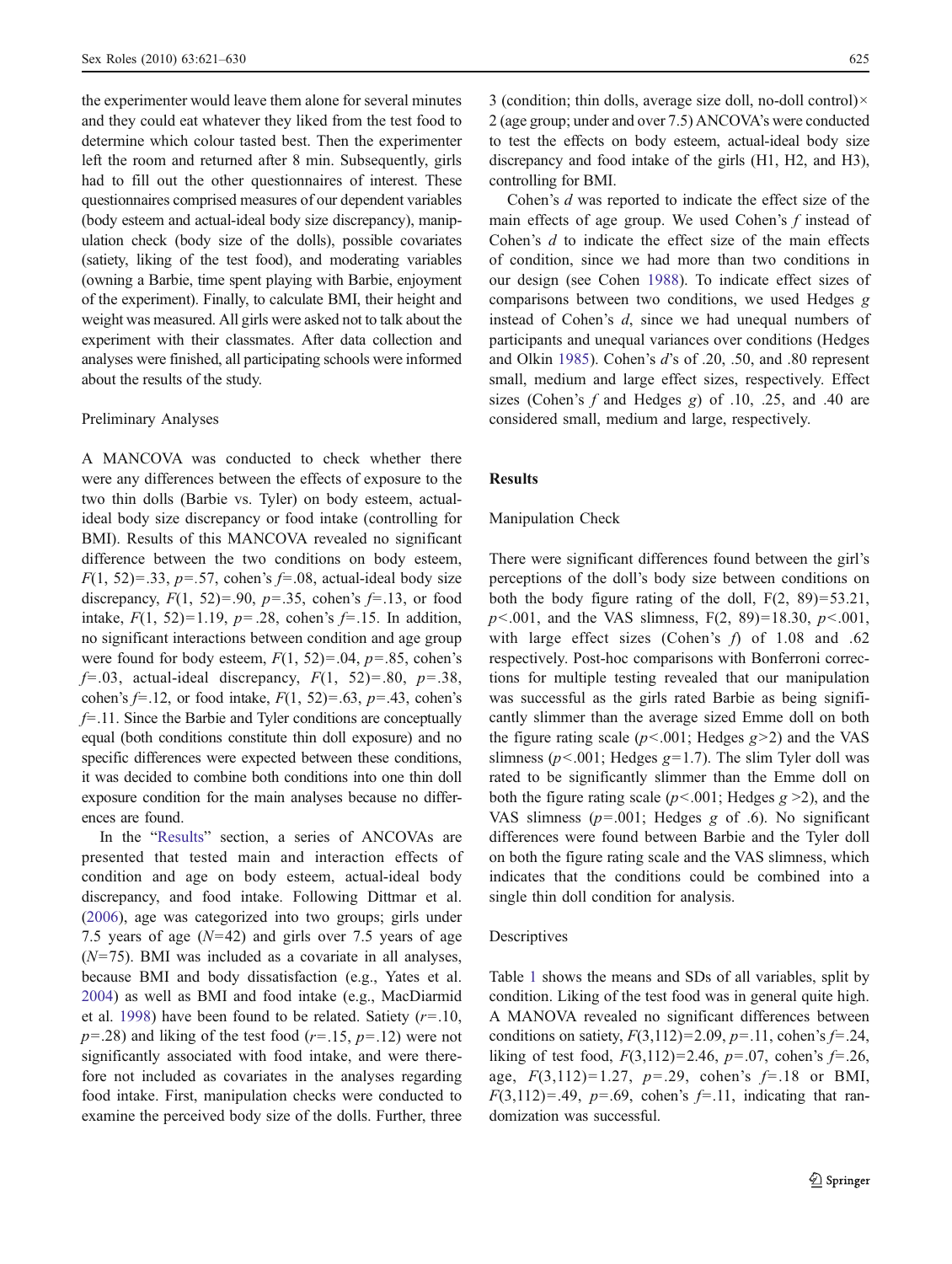| Measures                                    | Barbie doll $(N=29)$ | Emme doll $(N=33)$ | Tyler doll $(N=28)$ | LEGO <sup>®</sup> ( $N=27$ ) |
|---------------------------------------------|----------------------|--------------------|---------------------|------------------------------|
| Manipulation check                          |                      |                    |                     |                              |
| Ratings of doll size <sup>a</sup>           | 2.57(0.78)           | 5.06(1.27)         | 2.99(0.92)          |                              |
| Slimness doll (VAS) <sup>b</sup>            | 2.82(1.48)           | 6.01(2.79)         | 3.91(1.73)          |                              |
| Covariates                                  |                      |                    |                     |                              |
| Satiety (VAS) <sup>b</sup>                  | 4.14(3.58)           | 6.07(3.81)         | 6.91(2.95)          | 4.77(3.78)                   |
| Liking of test food (VAS) <sup>b</sup>      | 11.48(2.02)          | 11.54(2.40)        | 10.19(2.64)         | 11.67(2.12)                  |
| Moderator variable                          |                      |                    |                     |                              |
| Age                                         | 7.97(1.27)           | 7.73(1.13)         | 8.18 (1.44)         | 8.37(1.45)                   |
| Owning a Barbie (yes/no)                    | 26/3                 | 27/6               | 25/3                | 25/2                         |
| Time spent playing with Barbie <sup>c</sup> | .97(0.63)            | .94(.56)           | .82(.48)            | .93(62)                      |
| Enjoyment of experiment (VAS) <sup>b</sup>  | 9.32(4.00)           | 10.80(3.64)        | 10.98(3.08)         | 10.70(2.75)                  |
| Dependent variables                         |                      |                    |                     |                              |
| Body esteem <sup>d</sup>                    | 1.55(0.32)           | 1.53(0.38)         | 1.63(0.29)          | 1.57(0.32)                   |
| Body size discrepancy <sup>e</sup>          | .69(1.37)            | .88(1.22)          | .32(1.31)           | .48(1.09)                    |
| Food intake (gram)                          | 30.81 (21.75)        | 45.04 (25.84)      | 35.79 (18.88)       | 32.02 (16.30)                |

<span id="page-5-0"></span>Table 1 Means (Standard Deviations) of all variables separated by condition

<sup>a</sup> This scale ranged from 1 to 9 (nine body silhouettes were presented)

<sup>b</sup> All VAS lines were 140 mm, so scores (in cm) could range from .00 to 14.00

<sup>c</sup> Scores on this scale could range from 0 to 2

<sup>d</sup> Scores on this scale could range from 0 to 2

<sup>e</sup> Body size discrepancy represented the difference between actual and ideal body figures of the girls, which both ranged between 1 and 9 (nine body silhouettes were presented)

Table 2 shows the correlations between all variables. A significant negative correlation was found among age and body size discrepancy, with older girls experiencing less body size discrepancy. Further, a higher BMI was significantly related to a larger body size discrepancy and lower body esteem. Remarkably, no significant relation was found between food intake and body esteem or body size discrepancy.

#### Body Esteem

A 3 (Thin vs. Average vs. Control)×2 (Younger vs. Older) ANCOVA, controlling for BMI, was conducted to test H1. A significant effect was found for BMI,  $F(1, 110)=14.86$ ,  $p=.001$ . This covariate effect indicates that a higher BMI

**Table 2** Correlations among the main variables  $(N=117)$ 

| <b>Measures</b>       | Age    | BMI     | Body size<br>discrepancy | Body<br>esteem |
|-----------------------|--------|---------|--------------------------|----------------|
| Age                   |        |         |                          |                |
| BMI                   | .03    |         |                          |                |
| Body size discrepancy | $-23*$ | $24**$  |                          |                |
| Body esteem           | $-.15$ | $-34**$ | $-.06$                   |                |
| Food intake           | .05    | .06     | .03                      | .03            |

 $*_{p<.05}$ ,  $*_{p<.01}$ ,  $*_{p<.001}$ 

was related to lower body esteem. No main effect of exposure condition was found,  $F(2, 110)=.34$ ,  $p=.71$ , cohen's  $f = .08$ , indicating that the body esteem of the girls did not differ between the three conditions. In addition, no main effect was found for age group,  $F(2, 110)=2.35$ ,  $p=13$ , cohen's  $d=32$ , indicating that body esteem did not differ between girls in the younger and older age group. The interaction between condition and age group on body esteem was also not significant,  $F(2, 110)=.11$ ,  $p=.89$ , cohen's  $f = .04$ . So, H1 was not supported, as playing with thin dolls vs. average size or no dolls did not significantly alter body esteem, and age did not moderate this pattern of effects.

## Actual-Ideal Body Size Discrepancy

In general, 15.4% of the girls wanted a larger body size, 35.9% were satisfied with their body size, and as many as 48.7% wanted a thinner body size.

A second 3 (Thin vs. Average vs. Control) $\times$ 2 (Younger vs. Older) ANCOVA, controlling for BMI, was conducted to test H2. The covariate effect of BMI on actual-ideal body size discrepancy was significant,  $F(1, 110)=6.32$ ,  $p=.01$ . A higher BMI was related to greater actual-ideal body size discrepancy. No main effect was found for condition,  $F(2, 110)=.54$ ,  $p=.58$ , cohen's  $f=.10$ , indicating that the actual-ideal body size discrepancy of the girls did not differ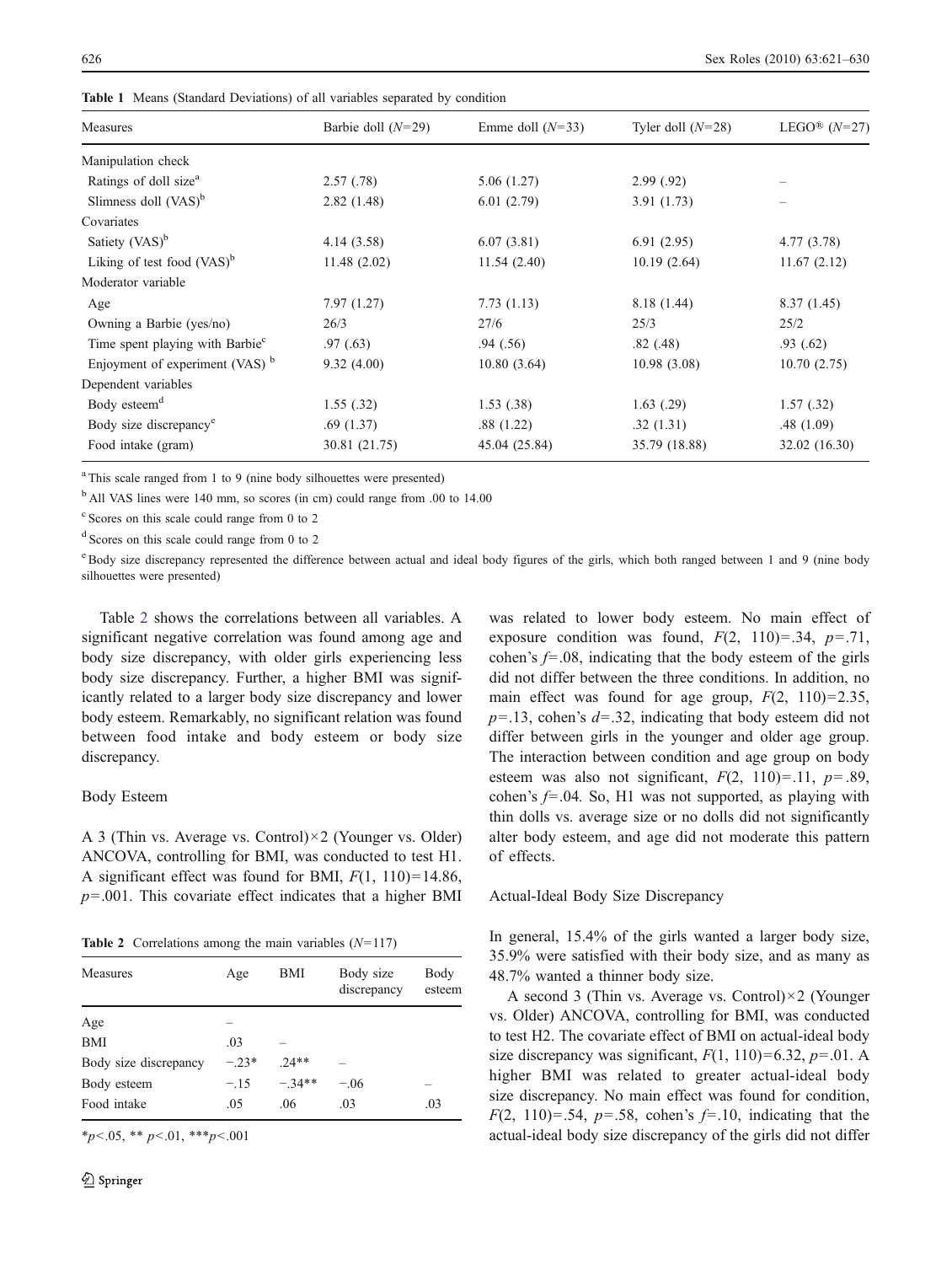between the thin dolls, average size doll and control condition. A significant main effects of age group,  $F(1, 110)=8.52$ ,  $p=0.02$ , cohen's  $d=0.82$  was found on actual-ideal body size discrepancy. Girls under the age of 7.5 experienced a greater actual-ideal body size discrepancy compared to girls over the age of 7.5. No significant interaction between condition and age group,  $F(2, 110)=.09$ ,  $p=.92$ , cohen's  $f=.04$ , was found on actual-ideal body size discrepancy. In sum, H2 was not supported, as playing with thin dolls vs. average size or no dolls did not significantly alter actual-ideal body size discrepancy. In addition, age did not moderate the relation between doll exposure and actual-ideal body size discrepancy.

## Food Intake

A final 3 (Thin vs. Average vs. Control)×2 (Younger vs. Older) ANCOVA with food intake as a dependent measure, controlling for BMI, was conducted to test H3. No significant covariate effect was found of BMI on food intake,  $F(1, 110)=.45$ ,  $p=.50$ . This indicates that food intake was not related to BMI level. The results showed that condition had a significant main effect on food intake,  $F(2, 110)$ = 3.93,  $p=.02$ ; Cohen's  $f=.27$ . Post-hoc comparisons with Bonferroni corrections for multiple testing revealed that the girls in the average size doll condition ate significantly more than the girls in the thin doll condition  $(p=.03;$ Hedges  $g > 1.0$ ). No significant difference in food intake was found between the average size doll condition and the no-doll control condition ( $p=12$ ; Hedges  $g=.70$ ), or between the thin doll condition and the no-doll control condition ( $p=1.00$ ; Hedges  $g=.04$ ). Further, age group had no main effect on food intake,  $F(1, 110)=.24$ ,  $p=.63$ , cohen's  $d=0.09$ . So, food intake in the present experiment did not differ between the younger and older girls. The interaction between condition and age was not significant, F(2, 110)=.42,  $p = .66$ , cohen's  $f = .08$ . Figure 2 shows the adjusted means of food intake (in grams) in all three conditions (10 grams of the M&M's eaten equals 48.4 kcal



Fig. 2 Adjusted means of food intake (in gram) in all three conditions

intake). In the thin doll condition the girls ate on average 32.2 grams (SE=3.0), in the average sized doll condition they ate on average  $45.0$  grams (SE=3.8) and in the control condition they ate on average 32.4 grams (SE=4.7). In conclusion, H3 was partly supported, as girls ate less after exposure to the thin dolls than after exposure to the average sized doll. However, this effect was not moderated by age.

## Additional Analyses

To check for some alternative moderators in the relation between condition and body image and food intake some additional MANOVA's were conducted to test for interactions between condition and the particular moderator. First, we wanted to check whether owning a Barbie or not influenced our results. Only 14 of the 117 girls reported that they did not own at least one Barbie. No significant interaction effects between condition and owning a Barbie were found for body esteem,  $F(2,111)=.81$  p=.45, cohen's  $f=12$ , actual-ideal body size discrepancy,  $F(2,111)=0.07$ ,  $p=.94$ , cohen's  $f=.03$ , or food intake,  $F(2, 111)=.30$ ,  $p=.74$ , cohen's  $f=.07$ . Second, the amount of time girls normally spent playing with dolls might moderate the effects of the exposure condition. However, no significant interaction effects between condition and time spent playing with Barbie were found for body esteem,  $F(4,108)$ = 1.00,  $p = 0.41$ , cohen's  $f = 0.19$ , actual-ideal body size discrepancy,  $F(4,108)=.71$ ,  $p=.59$ , cohen's  $f=.16$ , or food intake,  $F(4, 108)=2.08$ ,  $p=.09$ , cohen's  $f=.28$ . Third, how much the girls enjoyed playing in the experiment could moderate the extent to which they were affected by the dolls. However, no significant interaction effects between condition and girls' reports of how much they liked playing in the experiment were found for body esteem,  $F(2,111)=.91$ ,  $p=.40$ , cohen's  $f=.13$ , actual-ideal body size discrepancy,  $F(2,111)=.07$ ,  $p=.93$ , cohen's  $f=.03$ , or food intake,  $F(2,111)=.60, p=.55$ , cohen's  $f=.11$ .

#### Discussion

In the present study we compared the effects of playing with a thin doll to playing with an average sized doll or no doll on body image and actual food intake in young girls. The most important finding was that girls who played with the average sized doll ate significantly more than girls who played with a thin doll.

Contrary to Dittmar et al. ([2006\)](#page-8-0), we did not find that exposure to a thin doll negatively affected body esteem or actual-ideal body size discrepancy compared with exposure to an average-sized doll for girls younger or older than 7.5 years. An explanation might be that Dittmar et al. [\(2006](#page-8-0)) exposed the girls to a picture book with images of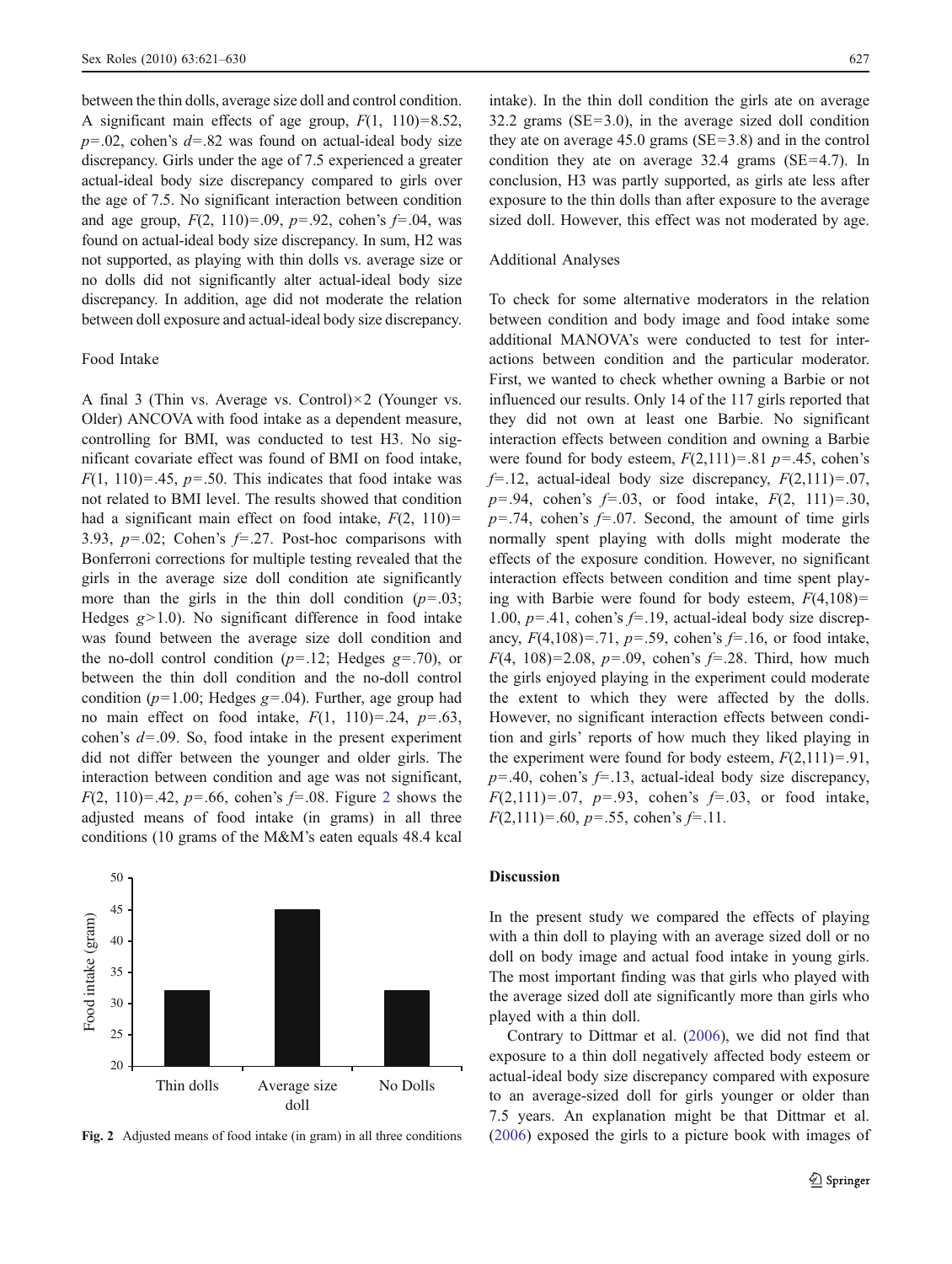the dolls - which might not be different from exposure to thin models in magazines- whereas the girls in our study actually played with the dolls. Magazine exposure might indirectly imply more 'aggressive' norm-setting, since it is a form of media exposure and the media is known for setting social and cultural norms regarding appearance even in young children (Lawrie et al. [2007](#page-9-0)). In Dittmar et al. [\(2006\)](#page-8-0), the images of the dolls might actually have functioned as thin model images. We know from the literature that exposure to slim model images is related to higher body dissatisfaction than exposure to average or oversized model images (for reviews see Grabe et al. [2008](#page-8-0); Groesz et al. [2002](#page-8-0)). It is important to keep in mind that the young girls in the current study were aware of the body size of the dolls, as is shown by the substantial differences between experimental conditions on the manipulation check. Thus, the lack of effects on girls' body image cannot be explained by the fact that they did not notice the dolls' body sizes. Still, when exposed to a real doll the girls might experience less external pressure, because they are in control of the play and no explicit norms are imposed by the environment. Therefore this type of exposure might not directly affect their body image, which might be rather stable. Future studies might explicitly compare the effects of toys with the effects of portrayals of thin images in the media.

Interestingly, we did find an effect on girls' actual eating behavior. They ate less food when they played with the thin dolls than when they played with the average sized doll. Perhaps the girls were inspired by the Barbie to achieve a slim body and therefore ate less. Results of previous studies showed that young girls are already aware of the thin ideal and weight loss strategies to achieve this ideal (e.g., Dohnt and Tiggemann [2004\)](#page-8-0). However, closer inspection of the means indicated that the girls ate more when they played with the average sized Emme doll instead of eating less when they played with the thin dolls. This might be explained by the fact that exposure to a heavier model leads to elevated food intake. In a different context, studies focusing on imitation of eating behavior revealed that the physical appearance of a model can influence the 'normative' standard of food intake in an eating context (Salvy et al. [2007\)](#page-9-0). Hermans et al. ([2008\)](#page-9-0) found that the Dutch female students in their experiment only imitated the elevated intake of a confederate if the confederate was of normal weight, and not if the confederate was slim. Although the dolls in our study did not eat, it still might have been the case that their physical appearance created a differential eating context in which the average sized doll created a context where eating an unrestricted amount of test food would be normative and socially accepted. Accordingly, the body size of a model in a certain context might refer to a normative eating standard (Anschutz et al. [2008\)](#page-8-0), which might explain

why the girls in the present study ate more when they played with the average sized doll. Different types of norms might apply to food intake compared to body image, as body image was not affected in the present study. Norms regarding body image might be related to 'thinness' (so these norms might be communicated by thin images/dolls), whereas our results regarding food intake suggest that it was actually the larger doll that carried out a norm regarding food intake.

The average-sized doll might also have caused a relief effect. This relief effect, implying that some women feel better about their own body and might even eat more after exposure to average sized media models, was previously found in adult females (Anschutz et al. [2008](#page-8-0); Dittmar and Howard [2004](#page-8-0)). In the current study, playing with a more realistically proportioned doll may have freed the girls from dietary restraint and made them feel that they could take as many sweets as they wanted. This explanation is further supported by the finding that almost half of the girls in our sample desired a thinner body size. It would be interesting to replicate the present study using healthy test food. It could be examined whether the girls would also eat more healthy food after exposure to an average sized doll, which would then clearly be a positive eating behavior. Another suggestion for future research might be to let the girls play that they are preparing a dinner, using a setting with all kinds of foods (healthy and unhealthy), to see whether they are more likely to choose healthy foods and maybe also less food when they play with a thin doll than when playing with an average sized doll.

A remarkable finding of the present study was that no significant correlation was found between food intake and body esteem or body size discrepancy, as was previously found in adults (e.g., Stice [2001](#page-9-0)). Perhaps the female children in our study have not yet fully developed a coherent self-concept (Marsh et al. [1998](#page-9-0)), including body image as a cognitive construct. This implies that although young children display behaviors related to appearance enhancement in relation to thin ideal cues, they do not express dissatisfaction with their body in accordance yet (see also Hayes and Tantleff-Dunn [2010\)](#page-9-0). However, this assumption remains speculative and requires further examination in future research.

## Limitations and Future Directions

It should be mentioned that we do not know what the longterm effects of playing with a doll could be on body image and food intake in young girls. A suggestion for future study would be to investigate the long-term effects of playing with a thin doll, and to compare these with the effects of playing with a more average sized doll like Emme, starting with the first time the girls are exposed to the dolls. Young girls who have never been exposed before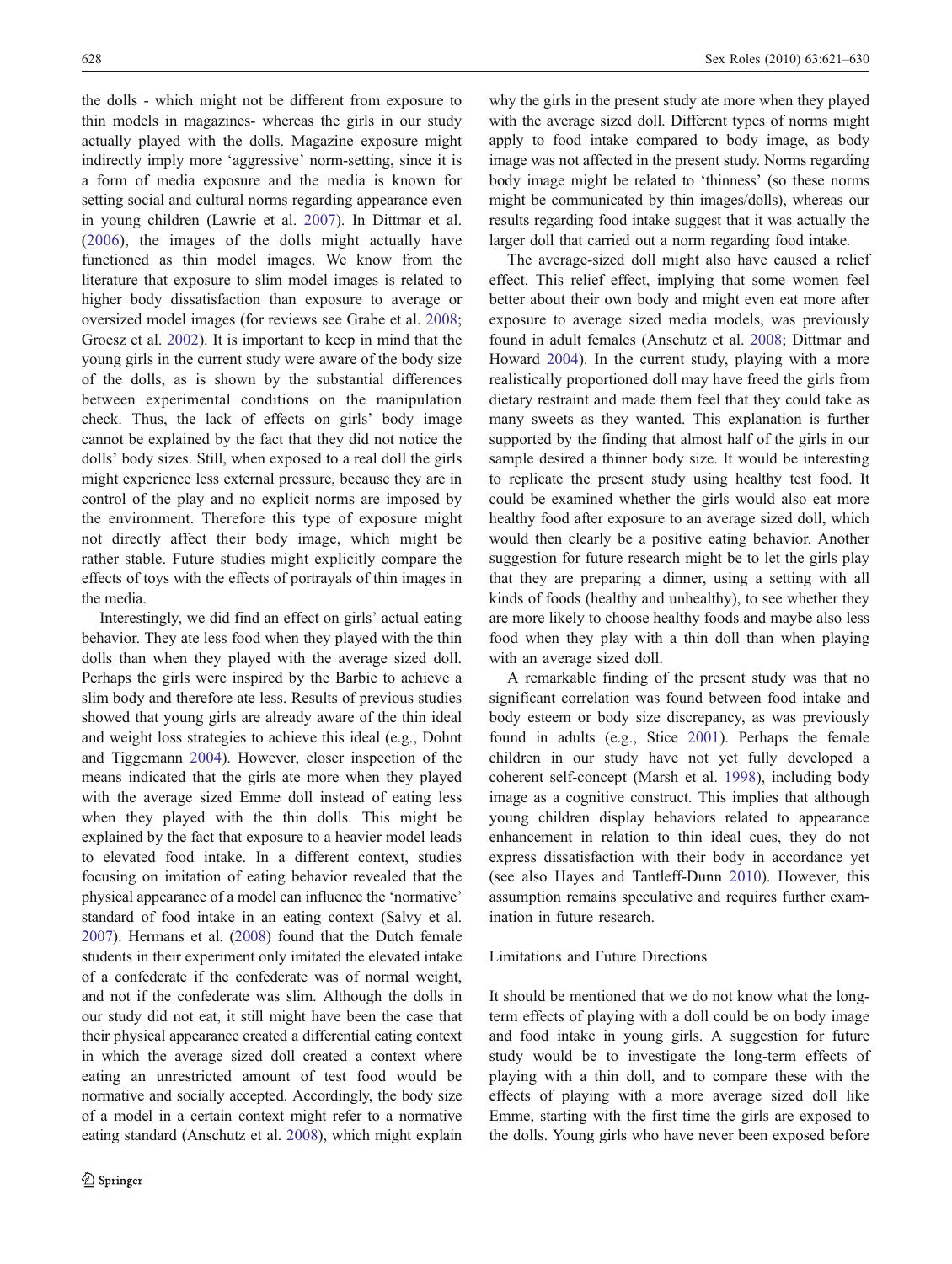<span id="page-8-0"></span>to a Barbie or Tonner doll could participate in the study, in which the girls would be exposed to a Barbie or Tonner doll at certain (controlled) time points. Right after the exposure, body image and actual food intake could be measured. This design could provide more insight into the effects of doll exposure over time. Another suggestion would be to focus on young boys by examining the effects of exposure to action hero toys with different body sizes on body image and appearance-related behaviors in boys. Pope et al. [\(1999](#page-9-0)) showed that male action toys have grown much more muscular over time and became highly unrealistic. Additionally, previous studies also showed that exposure to the male beauty ideal is related to body image concerns in men (e.g., Jones and Crawford [2005;](#page-9-0) Olivardia et al. [2004](#page-9-0)). Moreover, previous research in adult men showed that handling unrealistic proportioned action figures was related to a decrease in body esteem (Barlett et al. 2005). The present sample was slightly older than the sample used by Dittmar et al. (2006). Since the older children reported still playing with dolls, we did not consider our sample too old for comparison with the Dittmar et al. study. However, in future studies we will aim at testing the effects of playing with dolls in a younger sample.

Future studies could also use a different measure of body esteem to investigate how consistent the present findings with regard to body esteem are. At least in our Dutch sample, we noted that the reliability of the scale was rather low, which is a limitation of the present study's investigation of the effects of our manipulation on this dependent variable. The body esteem scale of Dittmar et al. (2006) assesses different aspects of body esteem (e.g., weight related body esteem or concerns regarding own appearance as perceived by others) with only six items in total, which might have made the construct that was measured less cohesive. Further, low alpha's were found in other studies using self-report questionnaires when assessing psychological constructs in young children (e.g., Putnam and Rothbart [2006](#page-9-0); Rothbart et al. [2001](#page-9-0)). A suggestion for future research might be to use the Body-Esteem Scale (Mendelson et al. [1996\)](#page-9-0). This scale was designed to assess children's attitudes and feelings about their bodily appearance and was found to have good internal consistency in a young children's sample (see also Ricciardelli and McCabe [2001\)](#page-9-0).

In sum, the present study is the first to compare the effects of actually playing with different-sized dolls on body image and food intake among young girls. Body image did not differ for girls who played with thin dolls vs. average-sized dolls; but the girls who played with averagesized dolls ate more than the girls who played with thin dolls. Since girls in Western societies are frequently exposed to fashion dolls, it is important to further examine the effects of exposure to these dolls on their body image and eating behaviors.

Open Access This article is distributed under the terms of the Creative Commons Attribution Noncommercial License which permits any noncommercial use, distribution, and reproduction in any medium, provided the original author(s) and source are credited.

### References

- Anschutz, D. J., Van Strien, T., Becker, E. S., & Engels, R. C. M. E. (2008). The bold and the beautiful: The influence of body size of televised media models on body dissatisfaction and actual food intake. Appetite, 51, 530–537. doi[:10.1016/j.appet.2008.04.004](http://dx.doi.org/10.1016/j.appet.2008.04.004).
- Anschutz, D. J., Engels, R. C. M. E., & Van Strien, T. (2009). Side effects of television food commercials on concurrent nonadvertised sweet snack food intakes in young children. The American Journal of Clinical Nutrition, 89, 1328–1333. doi[:10.3945/ajcn.](http://dx.doi.org/10.3945/ajcn.2008.27075) [2008.27075](http://dx.doi.org/10.3945/ajcn.2008.27075).
- Barlett, C., Harris, R., Smith, S., & Bonds-Raacke, J. (2005). Action figures and men. Sex Roles, 53, 11–12. doi[:10.1007/s11199-005-](http://dx.doi.org/10.1007/s11199-005-8304-4) [8304-4.](http://dx.doi.org/10.1007/s11199-005-8304-4)
- Brownell, K. D., & Napolitano, M. A. (1995). Distorting reality for children: Body size proportions of Barbie and Ken dolls. The International Journal of Eating Disorders, 18, 295–298.
- Clark, L., & Tiggemann, M. (2006). Appearance culture in nine to 12-year old girls: Media and peer influences on body dissatisfaction. Social Development, 15, 628–643. doi[:10.1111/j.1467-](http://dx.doi.org/10.1111/j.1467-9507.2006.00361) [9507.2006.00361](http://dx.doi.org/10.1111/j.1467-9507.2006.00361).
- Cohen, J. (1988). Statistical power analysis for the behavioral sciences (2nd ed.). Hillsdale: Lawrence Erlbaum.
- Collins, B. E. (1991). Body figure perceptions and preferences among preadolescent children. The International Journal of Eating Disorders, 10, 199–208.
- Davison, K. K., Markey, C. N., & Birch, L. L. (2003). A longitudinal examination of patterns in girls' weight concerns and body dissatisfaction from ages 5 to 9 years. The International Journal of Eating Disorders, 33, 320–332. doi:[10.1002/eat.10142.](http://dx.doi.org/10.1002/eat.10142)
- Dittmar, H., & Howard, S. (2004). Professional hazards? The impact of models' body size on advertising effectiveness and women's body-focused anxiety in professions that do and do not emphasize the cultural ideal of thinness. The British Journal of Social Psychology, 43, 477–497. doi[:10.](http://dx.doi.org/10.1348/0144666042565407) [1348/0144666042565407.](http://dx.doi.org/10.1348/0144666042565407)
- Dittmar, H., Halliwell, E., & Ive, S. (2006). Does Barbie make girls want to be thin? The effect of experimental exposure to images of dolls on the body image of 5- to 8-year-old girls. Developmental Psychology, 42, 283–292. doi[:10.1037/0012-1649.42.2.283](http://dx.doi.org/10.1037/0012-1649.42.2.283).
- Dohnt, H. K., & Tiggemann, M. (2004). Development of perceived body size and dieting awareness in young girls. Perceptual and Motor Skills, 99, 790–792. doi:[10.1037/0012-1649.42.5.929](http://dx.doi.org/10.1037/0012-1649.42.5.929).
- Gardner, R. M., Sorter, R. G., & Friedman, B. N. (1997). Developmental changes in children's body images. Journal of Social Behavior and Personality, 12, 1019–1036.
- Grabe, S., Ward, L. M., & Hyde, J. S. (2008). The role of the media in body image concerns among women: A meta-analysis of experimental and correlational studies. Psychological Bulletin, 134, 460–476. doi[:10.1037/0033-2909.134.3.460.](http://dx.doi.org/10.1037/0033-2909.134.3.460)
- Groesz, L. M., Levine, M. P., & Murnen, S. K. (2002). The effects of experimental presentation of thin media images on body dissatisfaction: A meta-analytic review. The International Journal of Eating Disorders, 31, 1–16. doi[:10.1002/eat.10005.](http://dx.doi.org/10.1002/eat.10005)
- Harrison, K., & Hefner, V. (2006). Media exposure, current and future body ideals, and disordered eating among preadolescent girls: A longitudinal panel study. Journal of Youth and Adolescence, 35, 153–163. doi:[10.1007/s10964-005-9008-3](http://dx.doi.org/10.1007/s10964-005-9008-3).